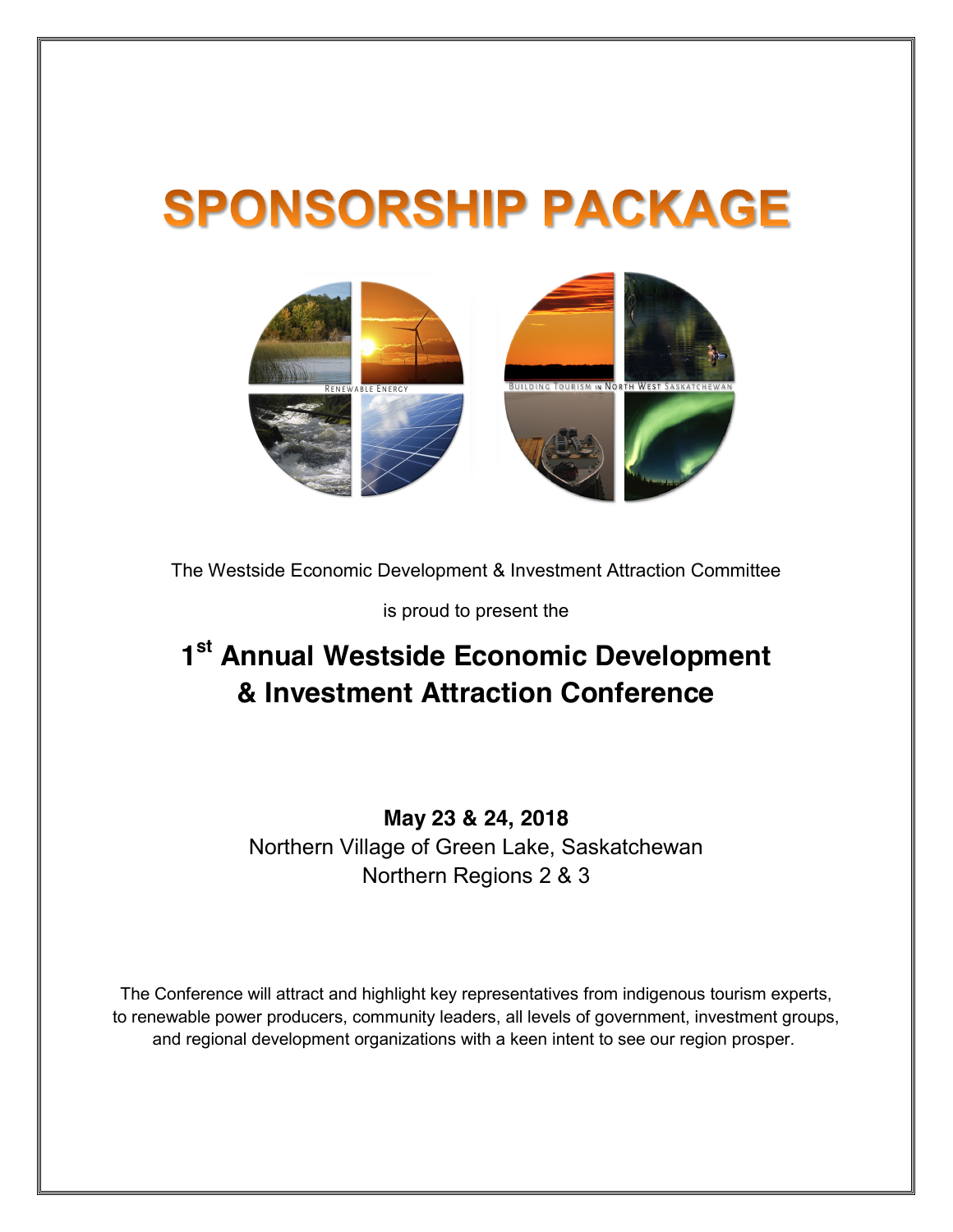## **Westside Economic Development & Business Attraction Conference**



**May 23 & 24, 2018, Green Lake Community Hall** 

Northern Village of Green Lake, Saskatchewan, Northern Regions 2 & 3



## **SPONSORSHIP LEVELS**

#### **Churchill River** (\$10,000)

- Spotlight on Agenda opportunity for Sponsor to address attendees with 5 minute presentation
- Logo & listing: Premier placement alongside Forum title on all printed, electronic and web based marketing. Includes agenda and on-site signage (websites, social media, email, etc.)
- **Logo prominently displayed on conference venue signage.**
- One general session "thank-you" announcement from Forum Emcee
- Logo highlighted on pre/post Forum printed materials
- Logo & listing on Forum webpage
- **Forum Participant Kit insert handouts (optional)**
- Four (4) Forum tickets

#### **Beaver River** (\$5,000)

- **Logo & listing alongside Forum title on all printed, electronic and web based marketing. Includes agenda and i** on-site signage (websites, social media, email, etc.)
- Logo displayed on conference venue signage.
- **One general session "thank-you" announcement from Forum Emcee**
- **Logo highlighted on pre/post Forum printed materials**
- Logo & listing on Forum webpage
- Forum Participant Kit insert handouts (optional)
- Two (2) Forum tickets

#### **Clearwater River** (\$2,500)

- Logo displayed on conference venue signage.
- One general session "thank-you" announcement from Forum Emcee
- **Logo highlighted on pre/post Forum printed materials**
- **Logo & listing on Forum webpage**
- One (1) Forum ticket

#### **Waterhen River** (\$1,000)

- Logo displayed on conference venue signage.
- One general session "thank-you" announcement from Forum Emcee
- Logo highlighted on pre/post Forum printed materials
- Logo & listing on Forum webpage

#### **Cowan River** (\$500)

- **Logo displayed on conference venue signage.**
- Logo highlighted on pre/post Forum printed materials
- **Logo & listing on Forum webpage**

#### **VENUE Sponsorship -** "Venue" sponsorship opportunities include:

- $\bullet$  2 Breakfast  $\$ 1.250$  ea.
- 4 Health Break \$ 625 ea.
- $\blacksquare$  2 Lunch Buffet  $$1,875$  ea.